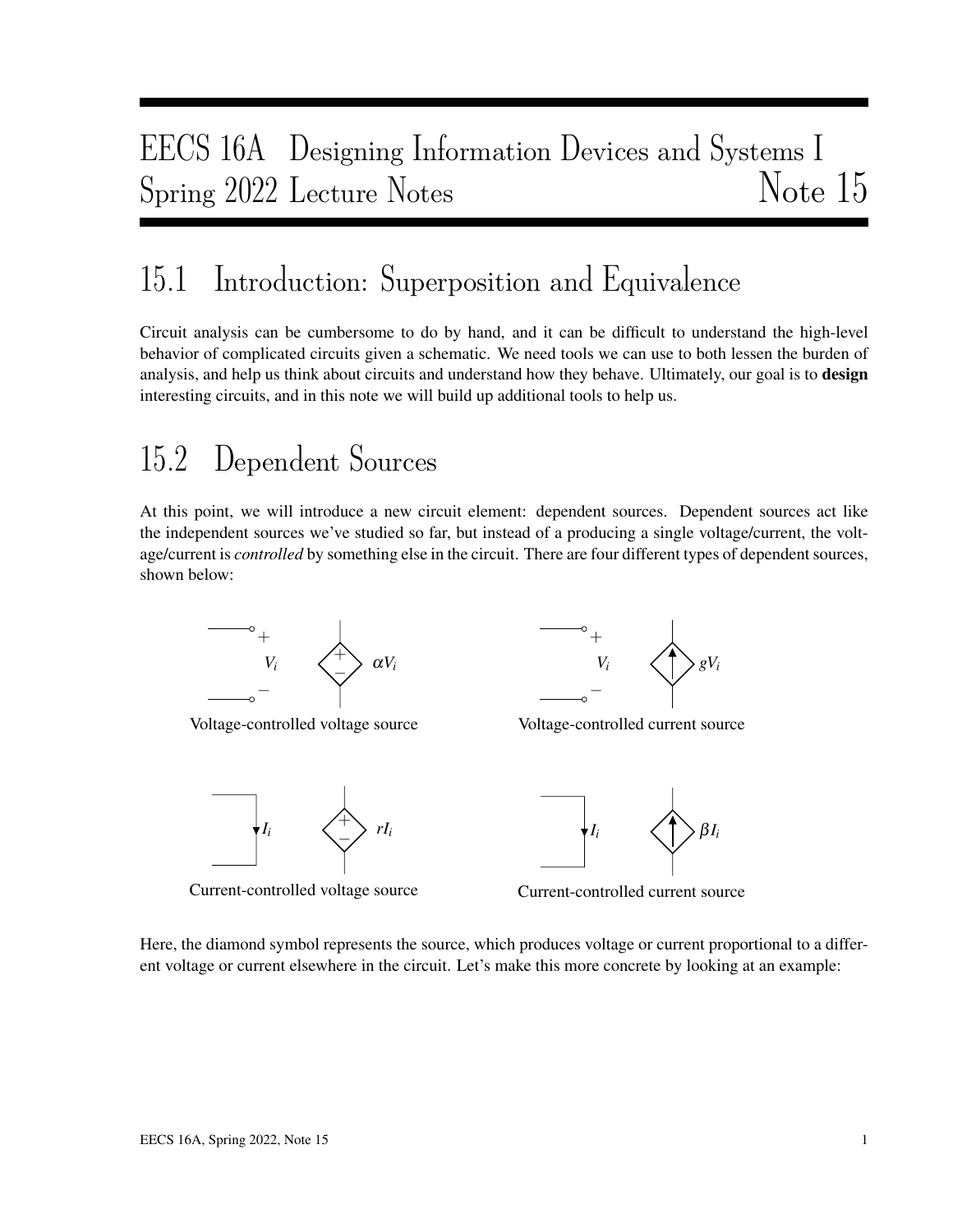

In this case, the current in the dependent source is equal a constant  $(g_m)$  times the voltage  $v_c$ , which is defined elsewhere in the circuit. Just like an independent current source, this dependent source will produce the same current, regardless of what is connected to it (unless  $v_c$  changes – then the current will change appropriately). As we'll see in future notes, dependent sources are useful tools for modeling many advanced circuit elements.

## 15.3 Superposition

In this section, we are going to look at circuits with multiple voltage or current sources. In particular, we would like to introduce a very useful idea in working with circuits of this type – superposition.

Let's think back to our seven-step circuit analysis procedure. To solve for the currents and node potentials in a circuit, we set up a matrix problem of the form  $A\vec{x} = \vec{b}$  where  $\vec{x}$  contained the unknown currents and node potentials,  $\vec{b}$  contained the independent current and voltage sources, and *A* described the relationship between them. Since this matrix equation describes a real system, we know that there is a unique solution. Therefore, *A* is invertible:

$$
\vec{x} = A^{-1}\vec{b}
$$

This means that we can describe any current or node potential (ie. any element of  $\vec{x}$ ) as a linear combination of the independent current and voltage sources (the elements of  $\vec{b}$ ). For example, consider a circuit with *n* independent sources voltage sources  $V_{s1}$ ... $V_{sn}$ , and *m* independent current sources  $I_{s1}$ ... $I_{sm}$ . An arbitrary node potential  $u_i$  (or equivalently, an arbitrary current  $i_i$ ) can be written as

$$
u_i = \alpha_1 V_{s1} + \ldots + \alpha_n V_{sn} + \beta_1 I_{s1} + \ldots \beta_m I_{sm}
$$

where the  $\alpha$ 's and  $\beta$ 's are coefficients from inverting A. Since this equation is linear, we can calculate each term of this equation separately and then add them together at the end. For example, if we want to calculate the first term,  $\alpha_1 V_{s1}$  we can set all of the other voltage and current sources to zero, then solve for  $u_i$ . Repeating this for every source then adding the results is equivalent to calculating  $u_i$  with all of the sources present. However, splitting up the calculations can help us see simplifications and patterns that might be less obvious with all of the sources present.

This procedure is known as **superposition** and can be summarized as follows:

#### For each independent source *k* (either voltage source or current source)

- Set all other *independent* sources to 0
	- Voltage source: replace with a wire
	- Current source: replace with an open circuit
- Compute the circuit voltages and currents due to this source *k*

Compute  $V_{out}$  by summing the  $V_{out,k}$ s for all *k*.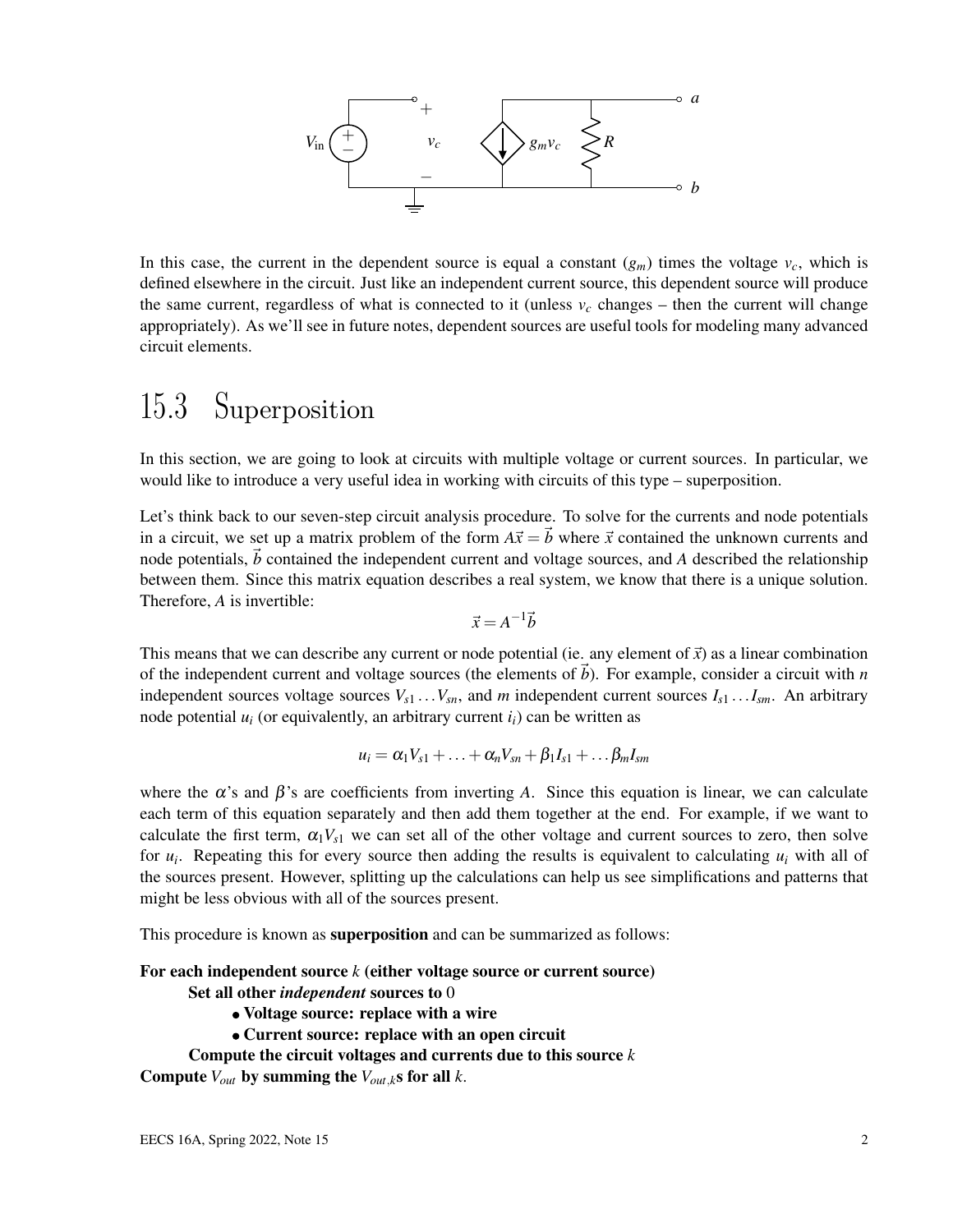Now we ask the question: why does it make sense to replace voltage sources with wires? If we look at the I-V plot of a voltage source *VS*, where *I* is the current going through the voltage source, then the plot would be a vertical line:



Now if we want to zero out this voltage source, we are setting  $V_s = 0$ . Then the I-V plot is exactly the y-axis.



What does this mean? This means that it allows any current to go through, however the voltage drop always remains zero. This is exactly what a wire element (sometimes called a short circuit) does. Now let's look at why we replace current sources with open circuits. If we plot the I-V graph of a current source  $I_S$ , we get the following: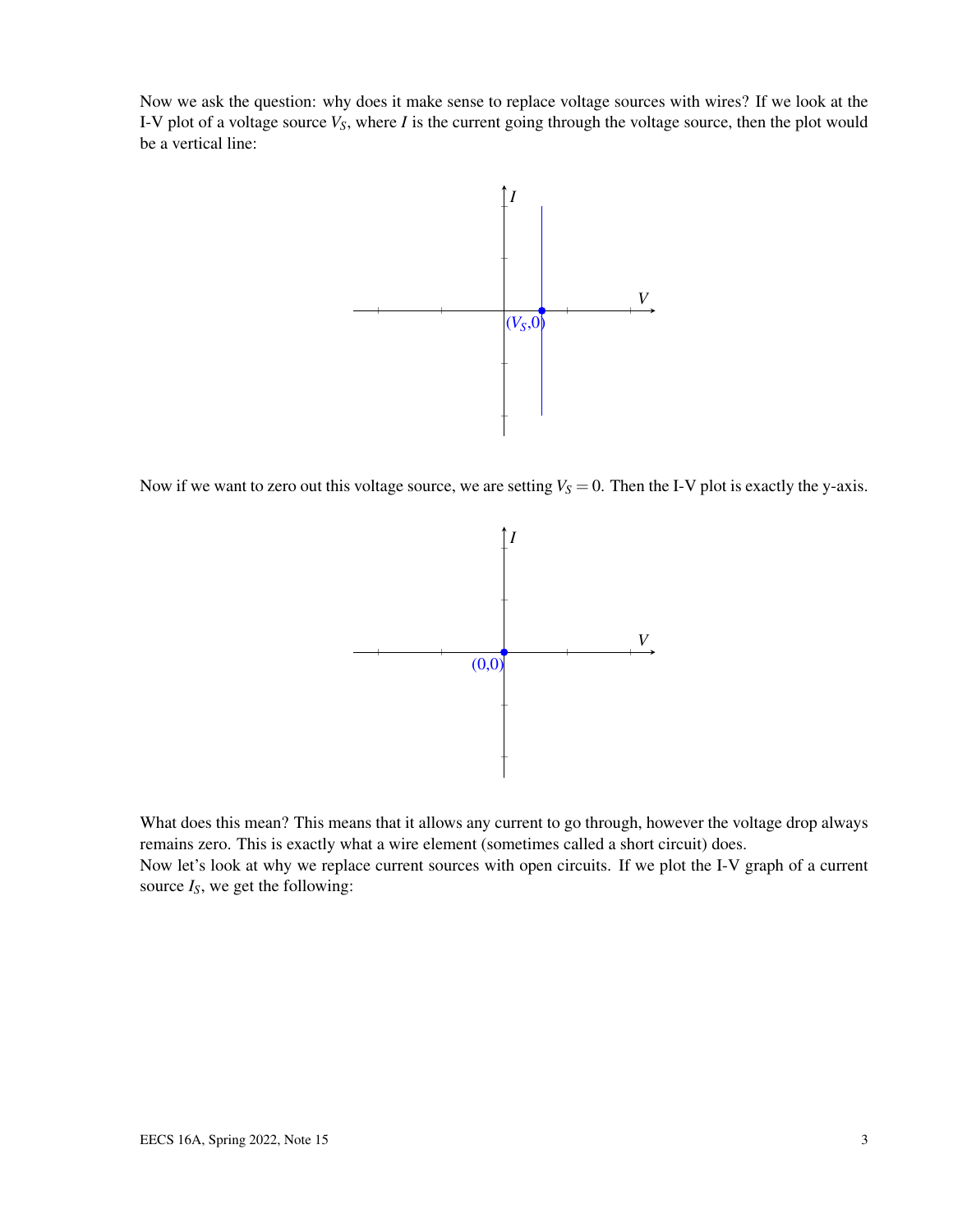

What if we turn off the current source? Then the I-V graph becomes the x-axis, i.e., the line  $I = 0$ .



What does this mean? This means no matter what voltage you apply, there will be no current. This is equivalent to an open circuit.

Now let's illustrate this idea on the circuit below, where we would like to figure out *Vout*.



We first compute the output voltage due to  $V_1$  and hence source  $V_2$  will be replaced with a wire: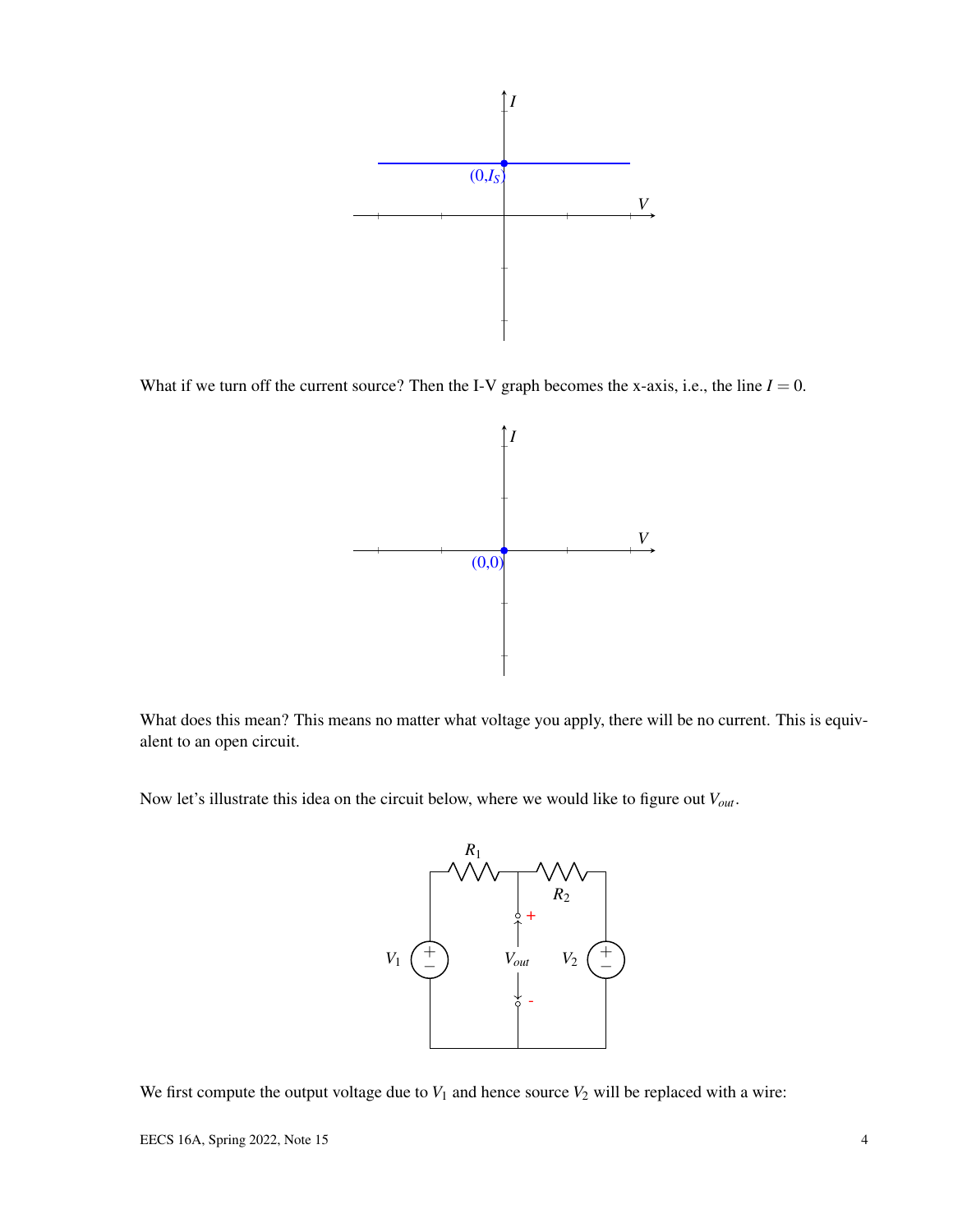

We can recognize this as a voltage divider circuit, and therefore we know that  $V_{out,1} = \frac{R_2}{R_1 + R_2}$  $\frac{R_2}{R_1+R_2}V_1$ . Next we compute the output voltage due to  $V_2$  and hence source  $V_1$  will be replaced with a wire.



We again recognize that this is just a voltage divider circuit and therefore we can see that  $V_{out,2} = \frac{R_1}{R_1 + R_2}$  $\frac{R_1}{R_1+R_2}V_2$ . Finally, to get the output voltage *Vout* of the original circuit, we add the contributions from each voltage source  $V_{out} = V_{out,1} + V_{out,2} = \frac{R_2}{R_1 + R_2}$  $\frac{R_2}{R_1+R_2}V_1 + \frac{R_1}{R_1+R_2}$  $\frac{R_1}{R_1+R_2}V_2$ .

As a side note, we can apply the idea of replacing elements with equivalent elements (e.g. replacing a  $V = 0$ voltage source with a wire) to resistors as well. When do resistors have an equivalent representation? We will try and demonstrate this graphically. Recall that by Ohm's law, the I-V graph across a resistor looks like

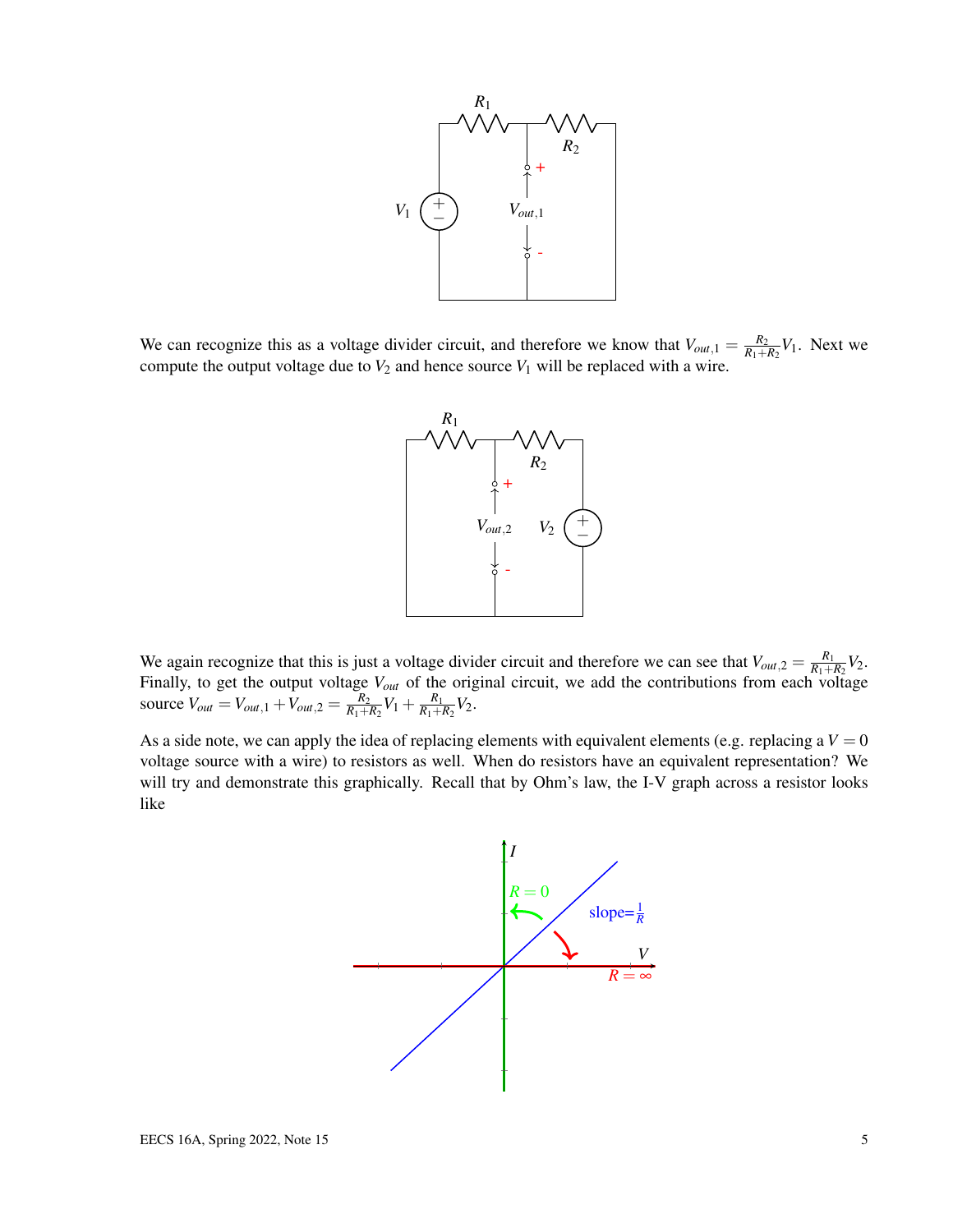We know that the slope of the line is equal to  $\frac{1}{R}$ . What happens in the limit where *R* trends towards infinity? Then the line becomes the x-axis, which corresponds to an open circuit as we've seen earlier. Now what happens in the limit where *R* trends towards zero? The line becomes the y-axis, which corresponds to a wire.

To summarize, zero voltage source and zero resistance are equivalent to wires (i.e. short circuits); zero current source and infinite resistance are equivalent to open circuits.

# 15.4 Equivalence

One aspect of circuit design that is distinctly different than most software engineering is that when we assemble a large circuit out of a component blocks, each of the blocks can potentially influence the behavior of the others. Does this mean that every addition or change to a circuit means that we need to completely re-analyze the entire system? No, because luckily, the ways they interact are limited in a very specific way that we will discuss. It turns out they actually interact through only 2 parameters, current *I* and voltage *V*. This leads to a new tool we will develop to help us when describing more complicated/complete circuit models; the concept of equivalence.

Equivalent circuits are used to simplify interactions between circuits. Let's take the simplest case where interactions are only through one pair of nodes. In that case, we just have two possible quantities: the voltage across the nodes and the current flowing through the connections. The relationship between this current and this voltage would then fully define the interactions between the circuits. This is where the idea of equivalence comes in. If we have a circuit that exhibits the same *I* −*V* relationship from the standpoint of a pair of nodes, the other circuit (the one you are interacting with) can't tell the difference. The idea of equivalence is to be able to replace one (or both) of the interacting circuits with a simpler circuit that will give us the same overall behavior.

Before we move on, let's clarify what we mean by "equivalent": Two circuits are equivalent if they have **the same** *I* − *V* relationship. (An example of an *I* − *V* is that of a resistor, i.e., *V* = *IR* or *I* =  $\frac{V}{R}$  $\frac{V}{R}$ ). This is *exactly* what we mean by equivalence; be careful not to overextend this definition or apply others. For example, equivalence tells us nothing about the *power* in a circuit and one should be careful not to assume it does.

Now why is this possibly intuitively? Since voltage and current are governed by a linear relationship for all of the circuit elements we've learned about, and a line can be uniquely determined by exactly two points, we can capture the original circuit with a simplified circuit that has exactly two components: a voltage (or current) source and a resistor.

#### Definition 15.1 (equivalent circuit): If we pick two terminals within a circuit, we say that another circuit is equivalent to the original circuit if it exhibits the same  $I-V$  relationship at those two terminals.

Note: From the standpoint of any other nodes in the circuit (i.e. any pairs of nodes), the circuit may or may not be equivalent. Furthermore, looking at the same circuit but examining a different pair of terminals may not produce equivalent *I* −*V* relationship.

At a high level, what does it take (at a minimum) to construct a line? We can either use two points along the line, or one point and the slope of the line. Remember, the equivalent circuit of a circuit will have an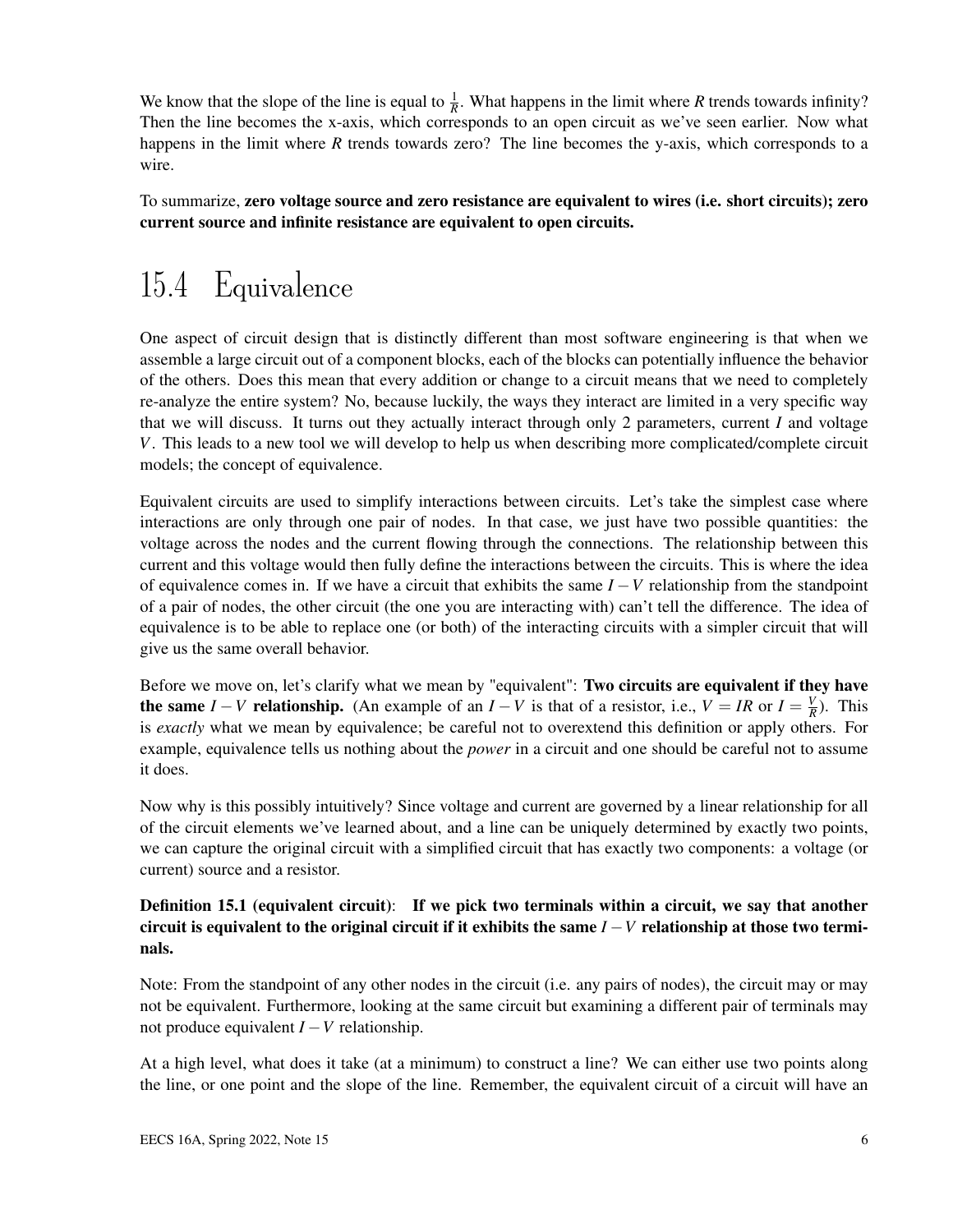identical *IV* curve, which is a line. In this class, we will construct these equivalent curves using a point and the slope. The two easiest points to collect along a line are the x-intercept (point with 0 current) and the y-intercept (point with 0 voltage).

There are two types of equivalent circuits we will construct: the *Thevenin* and the *Norton*. For the Thevenin equivelant we look at the intersection with the x-axis (zero current); for the Norton, we look at the intersection with the y-axis (zero voltage).

Next we figure out the slope of the line; remember, for an  $I \times V$  curve, the slope is equal to the resistance  $(V = IR)$ .



We call the first circuit below, containing a voltage source and a resistor the **Thevenin equivalent circuit**; we call the second circuit, containing a current source and a resistor, the **Norton equivalent circuit.** Once we simplify the original circuit to one of the above, we can easily figure out *Vout* no matter what resistor it is connected to on the right. In fact, we can convert **any** circuit into any one of these equivalent forms.



or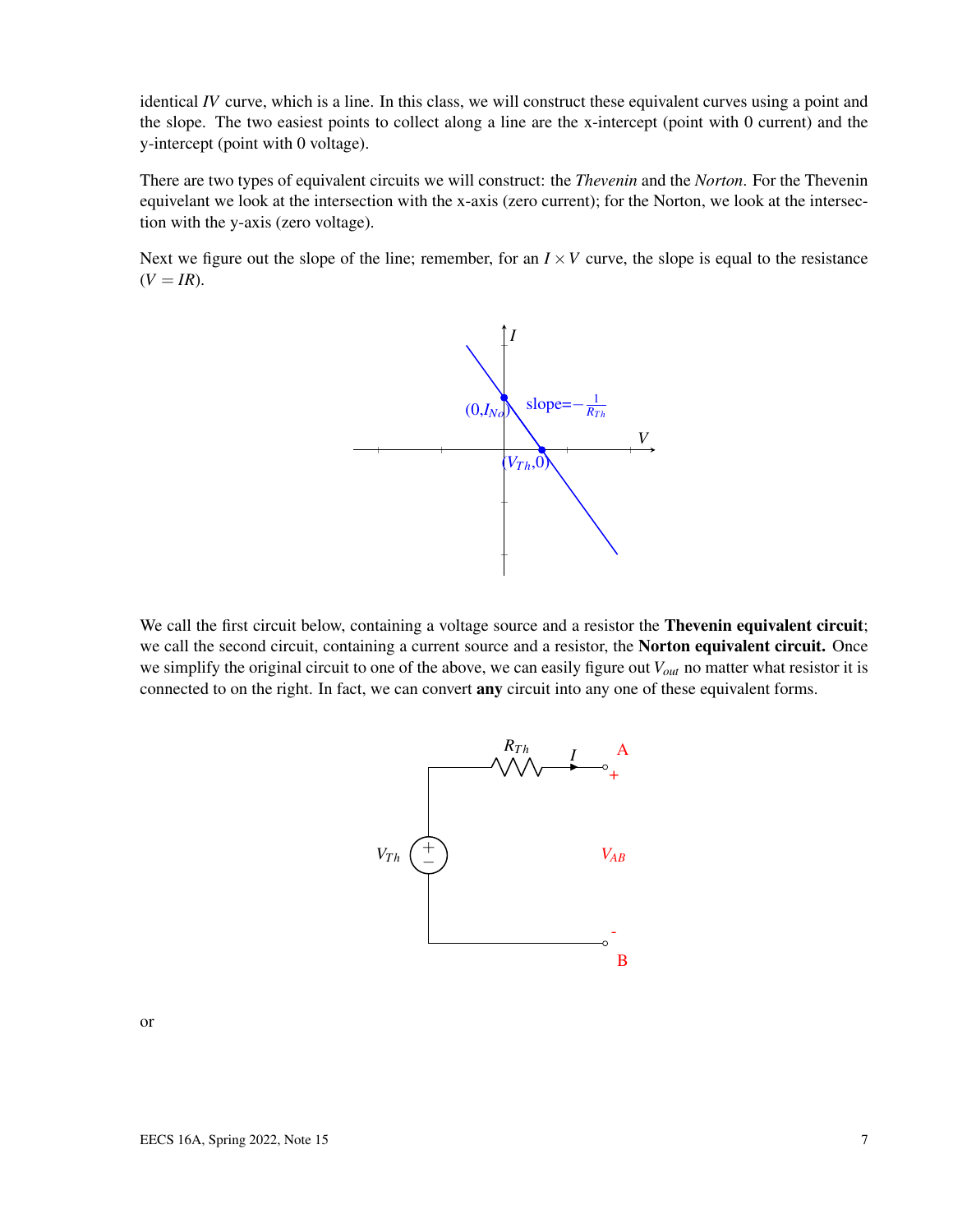

## 15.5 Thevenin Equivalent Circuit



Now how would you figure out  $V_{Th}$  and  $R_{Th}$  for the Thevenin equivalent circuit?

Concretely, the procedure to solve for the Thevenin equivalent is as follows:

Step 1, find *V<sub>Th</sub>*: Connect an open circuit across the two output terminals and measure the voltage across them. This measured  $V_{oc}$  equals  $V_{Th}$ .

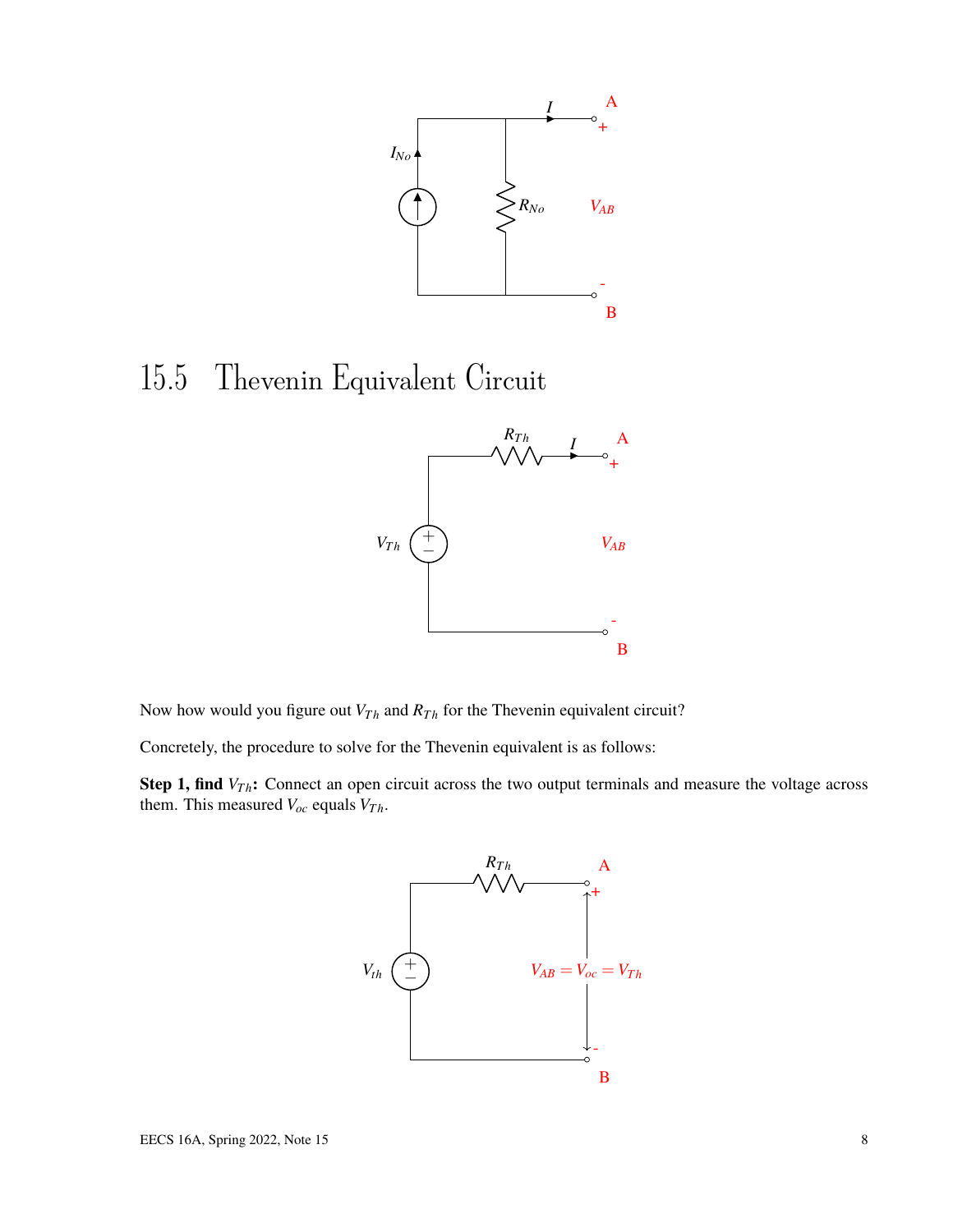**Step 2, find**  $R_{Th}$ **:** Zero out any independent sources. Remember, this means voltage sources turn into a wire and current sources turn into an open circuit. Then apply either a test current into the terminal and measure the resultant voltage, or apply a test voltage and measure the resultant current.  $R_{Th} = \frac{V_{test}}{I_{test}}$ *Itest*

## 15.6 Norton Equivalent Circuit



What about solving for the Norton equivalent circuit? First, note that  $R_{No}$  is equal to  $R_{Th}$ , since the slope of the IV curve is the same. Now, instead of looking at the *V* axis intercept, we find the intersection with the *I*-axis: At the intersection with the *I*-axis, the voltage drop between *A* and *B* is zero, which is equivalent to placing a wire between *A* and *B* (i.e. shorting *A* and *B*). We denote the current through the wire be  $I_{SC}$ .

To put it in terms of our standard procedure:

Step 1, find  $I_{No}$ : Connect a short circuit across the two output terminals and measure the current through it. This measured  $I_{SC}$  equals  $I_{No}$ .

Step 2, find *RNo*: Zero out any independent sources. Remember, this means voltage sources turn into a short circuit and current sources turn into an open circuit. Then apply either a test current into the terminal and measure the resultant voltage, or apply a test voltage and measure the resultant current.  $R_{Th} = \frac{V_{test}}{I_{test}}$ *Itest*

Note that the second step doesn't change because  $R_{No}$  is equal to  $R_{Th}$ !

## 15.7 Equivalence Examples

Here will we find the Thevenin equivalents for a set of simple circuits.

### <span id="page-8-0"></span>15.7.1 Series Resistors

Consider the schematic: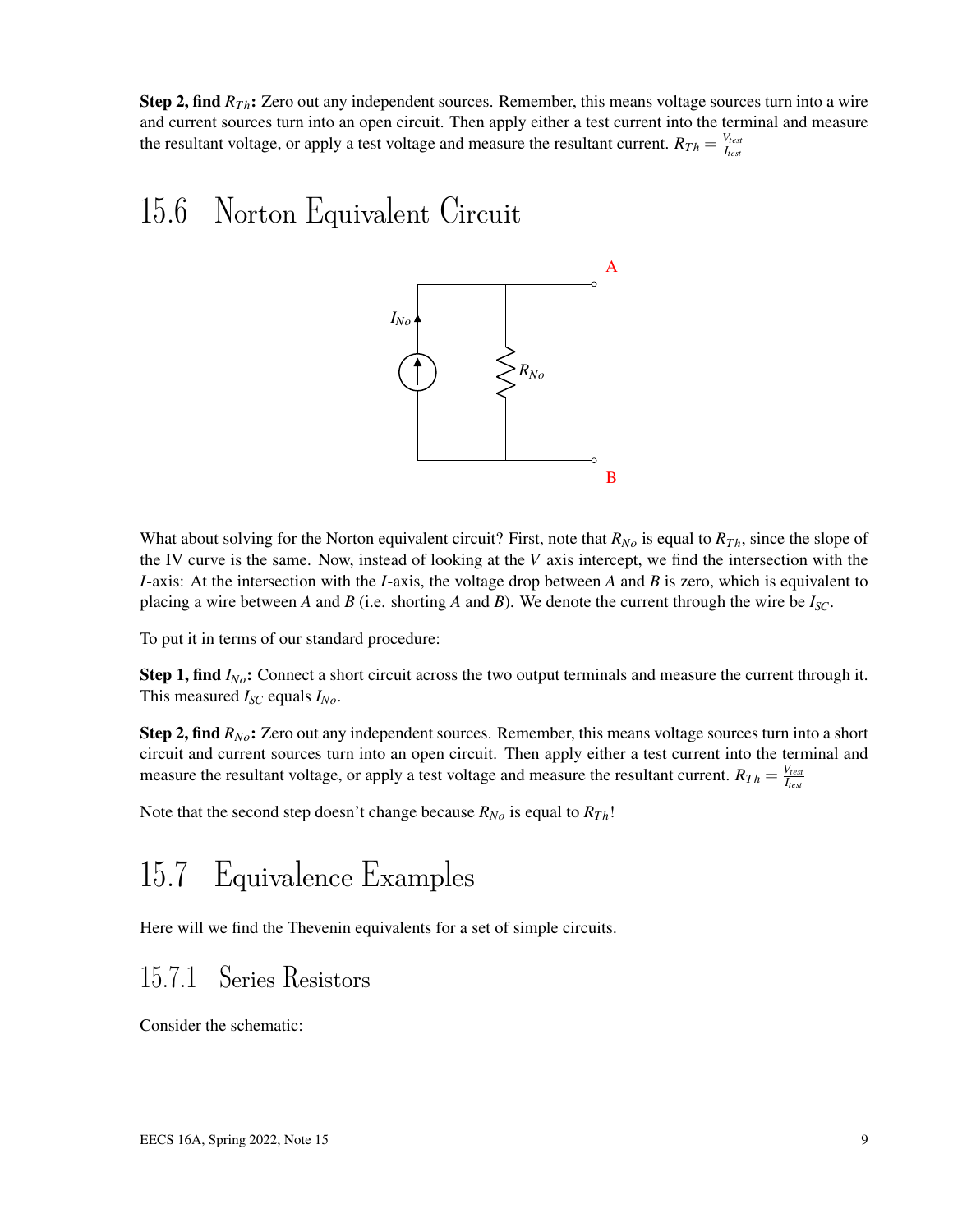

Let's follow the procedure given above.

Step 1: Note that there is already an open circuit connected between terminals *a* and *b*. In this case there is no voltage or current source in the circuit. Therefore, the voltage at every node is the same, and therefore,  $V_{ab,OC} = 0$ . Remember,  $V_{ab,OC} = V_{Th}$ , so  $V_{Th} = 0$ .

Step 2: There is no source to zero out in this case. Since it will turn out to be the easier choice, we will apply a test current and measure the resulting voltage, as shown:



There is only one loop, and therefore all the currents in this circuit are the same.

$$
V_{R1} = I_{\text{Test}}R1\tag{1}
$$

$$
V_{R2} = I_{\text{Test}}R2\tag{2}
$$

$$
V_{\text{Test}} = V_{R1} + V_{R2} = I_{\text{Test}}R_1 + I_{\text{Test}}R_2
$$
\n(3)

$$
V_{\text{Test}} = (R_1 + R_2)I_{\text{Test}} \tag{4}
$$

$$
R_{Th} = \frac{V_{\text{Test}}}{I_{\text{Test}}} = R_1 + R_2 \tag{5}
$$

We see that equivalent resistance of these two resistors is simply their sum. We call these resistors in series. Note that in order to be in series, the resistors have to have the exact same current through them.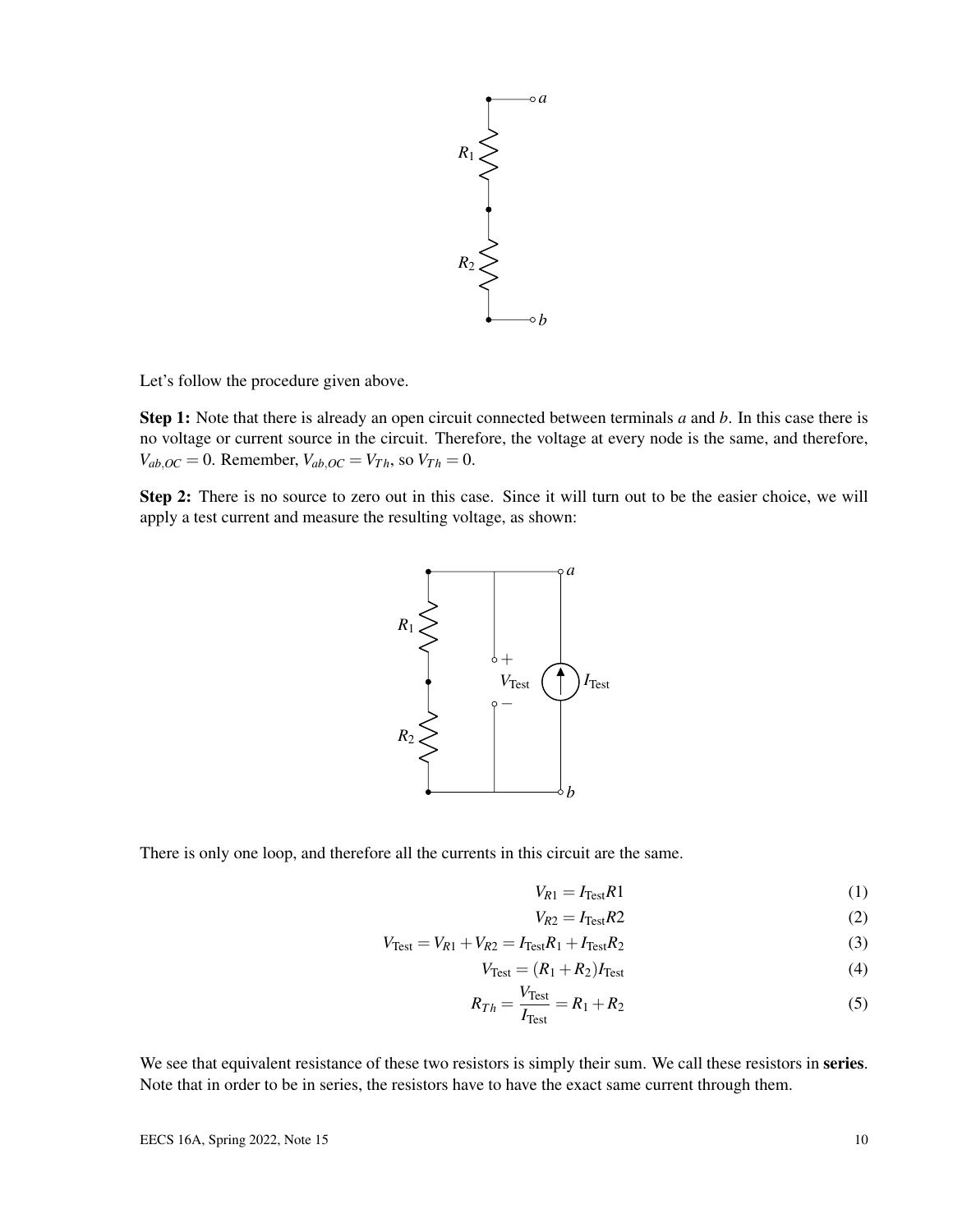### <span id="page-10-0"></span>15.7.2 Parallel Resistors

Another way to arrange a circuit with two resistors and no voltage source is as follows:



Let's again follow the procedure given above to find our equivalent circuit.

Step 1: Note that there is already an open circuit connected between terminals *a* and *b*. For the same reason as the prior example,  $V_{ab,OC} = 0$  in this case. Therefore,  $V_{Th} = 0$ .

Step 2: There is no source to zero out in this case. Since it will turn out to be the easier choice, apply a test voltage and measure the resulting current, as shown:



To analyze this circuit, first we notice that the voltage drop over each resistor is equal to V<sub>Test</sub>. This is because the voltage drop between node *a* and *b* is  $V_{Test}$ , and each resistor is connected to node *a* on one side and node *b* on the other.

First we use the I-V relationship of *R*1.

$$
V_{\text{Test}} = i_1 R_1 \tag{6}
$$

$$
i_1 = \frac{V_{\text{Test}}}{R_1} \tag{7}
$$

Then we use the I-V relationship of  $R_2$ .

$$
V_{\text{Test}} = i_2 R_2 \tag{8}
$$

$$
i_2 = \frac{V_{\text{Test}}}{R_2} \tag{9}
$$

Finally, they are combined to calculate the equivalent resistance.

$$
I_{\text{Test}} = i_1 + i_2 = \frac{V_{\text{Test}}}{R_1} + \frac{V_{\text{Test}}}{R_2}
$$
 (10)

$$
\frac{I_{\text{Test}}}{V_{\text{Test}}} = \frac{1}{R_{Th}} = \frac{1}{R_1} + \frac{1}{R_2}
$$
 (11)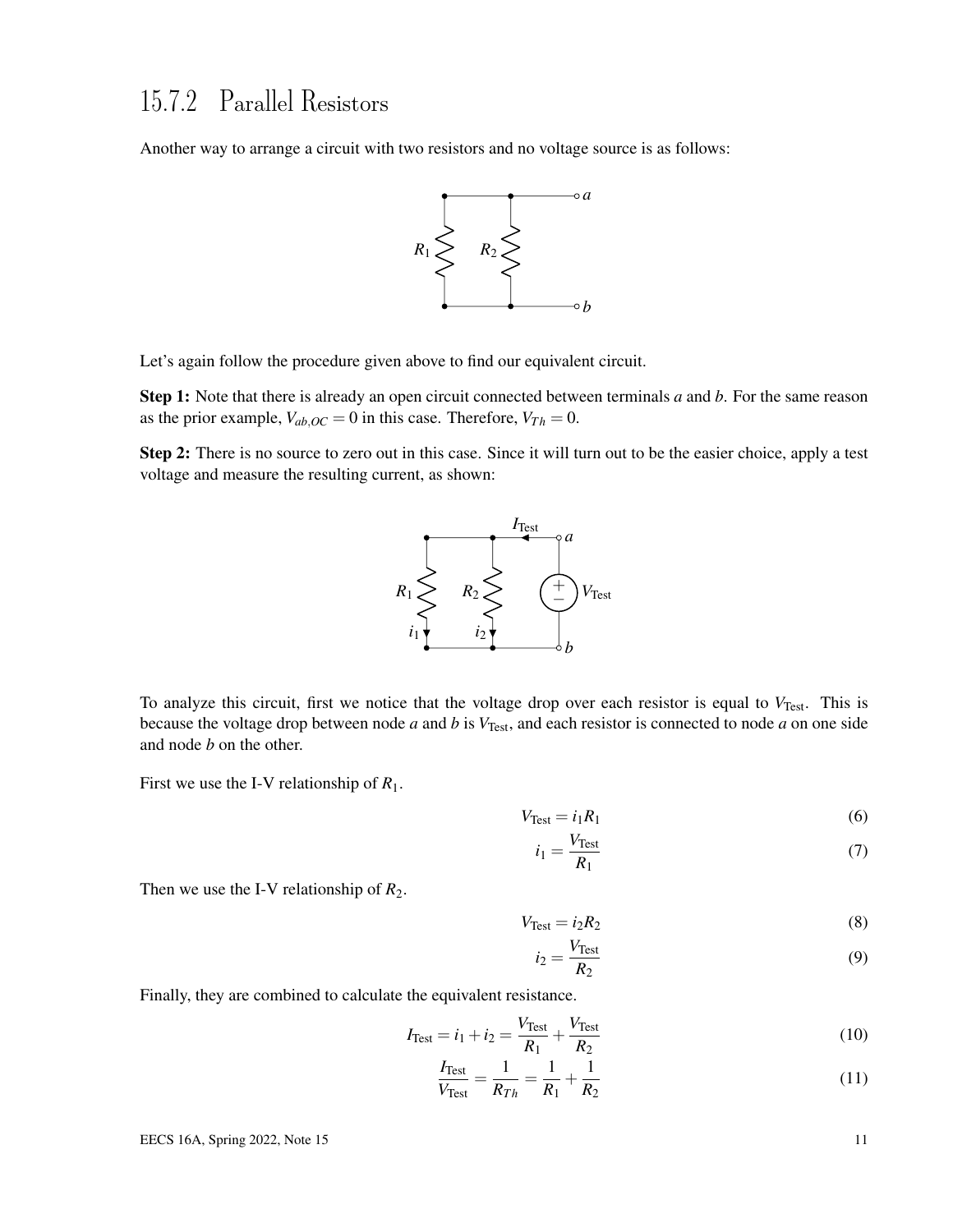Rearranging this expression gives our final resistance:

$$
R_{Th} = \frac{R_1 R_2}{R_1 + R_2} \tag{12}
$$

We call these resistors in **parallel**. Note that in order to be in parallel, the voltage across them has to be the same.

This mathematical relationship comes up often enough that it actually has a name: the "parallel operator", denoted  $\parallel$ . When we say  $x \parallel y$ , it means  $\frac{xy}{x+y}$ . Note that this is a mathematical operator and does not say anything about the actual configuration. In the case of resistors the parallel operator is used for parallel resistors, but for other components (like capacitors) this is *not* the case.

From these analyses, we now have a simple rule to tell if elements are in series or parallel. Series elements will have the exact same current through them due to KCL. Parallel elements will have the exact same voltage across them due to KVL.

#### 15.7.3 Voltage Divider

Now let's apply our analysis above to a voltage divider circuit shown below (which is very similar to the touchscreen). To figure out  $V_{th}$ , we solve for  $V_{oc}$  in the following circuit



Note that the same current flows through the two resistors. In addition, the voltage drop over the two resistors sums to  $V_s$ , so we can write  $V_{Rab} = V_s - V_{AB,oc}$ . Therefore, using Ohm's Law:

$$
I_{Rab} = I_{Rbc}
$$

$$
\frac{V_{Rab}}{R_{ab}} = \frac{V_{AB,oc}}{R_{bc}}
$$

$$
\frac{V_s - V_{AB,oc}}{R_{ab}} = \frac{V_{AB,oc}}{R_{bc}}
$$

$$
\frac{V_s}{R_{ab}} - \frac{V_{AB,oc}}{R_{ab}} = \frac{V_{AB,oc}}{R_{bc}}
$$

$$
V_{AB,oc} = \frac{R_{bc}}{R_{ab} + R_{bc}} V_s
$$

To figure out *Rth*, we zero out the independent source and apply a test voltage, measuring the resultant current.

EECS 16A, Spring 2022, Note 15 12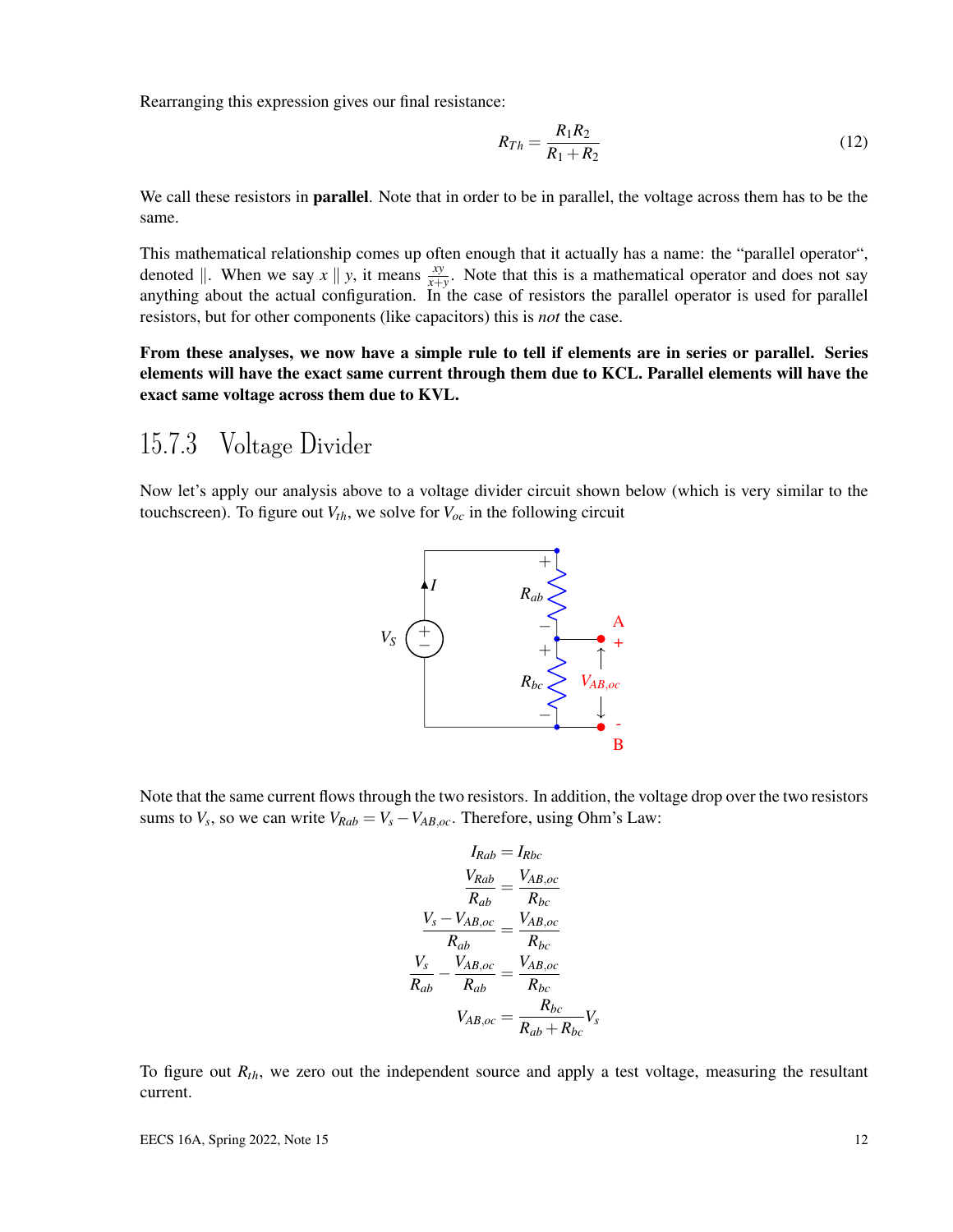

We can see that this is the same as the parallel resistor case we examined above: therefore,  $R_{Th} = \frac{V_{Test}}{I_{T_{est}}}$  $\frac{V_{\rm Test}}{I_{\rm Test}} =$  $R_{ab} \parallel R_{bc}$ .

This gives us a resulting Thevenin equivalent circuit of:



What if we instead chose the upper two nodes (instead of the lower two nodes) as the two terminals (nodes A and B)? We can follow the same procedure to find an equivalent Thevenin circuit from the standpoint of these new nodes,



After following the same procedure we get the following equivalent circuit: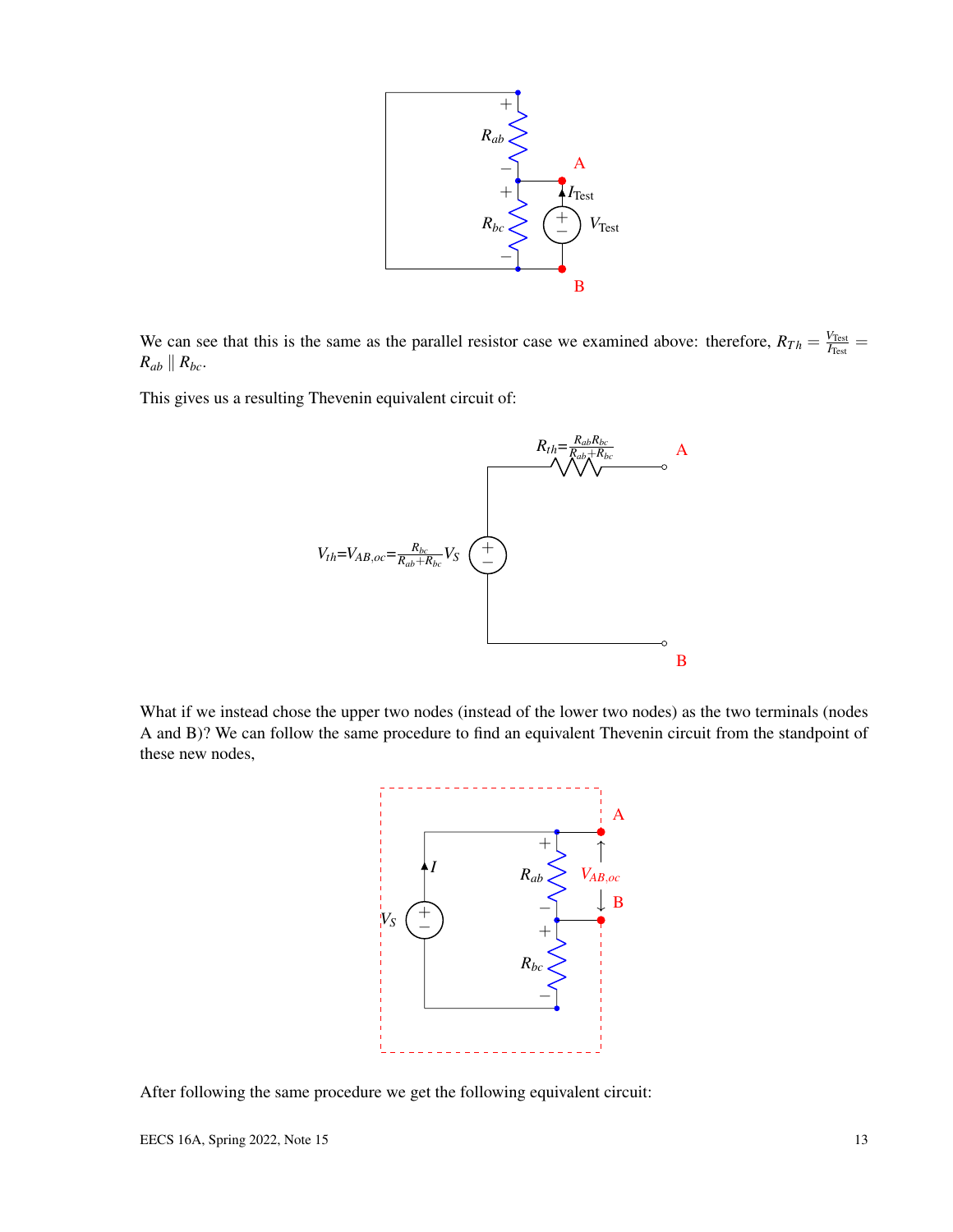

This is not the same result! In this case, the Thevenin voltages in the two circuits are different. This example shows how different pairs of nodes in the same circuit result in different equivalent circuits. In general, there is no guarantee that circuits will behave in the same way from the standpoint of different pairs of nodes.

## 15.8 Summary for Finding Equivalent Resistance

In general, there are three ways of finding the Thevenin/Norton equivalent resistance of a circuit. However, some of them only work in certain situations, so need to be used with caution.

1. Zero out all independent sources and apply a *Vtest* or *Itest* to calculate the resulting *Itest* or *Vtest* respectively.  $R_{eq} = \frac{V_{test}}{I_{test}}$  $\frac{V_{test}}{I_{test}}$  .

This is the method that we described in detail in the examples above, because this method works for any circuit. When in doubt, this method is the most reliable.

2. Zero out all independent sources and reduce the entire remaining circuit into a single resistor using the series and parallel resistor formulas that were derived in Sections [15.7.1](#page-8-0) and [15.7.2.](#page-10-0)

This method does not work if there are dependent sources. Remember that only independent sources are zeroed out, and there are no resistor formulas for dependent sources. In addition, some resistor configurations cannot be decomposed into combinations of parallel and series resistances.

3. Calculate  $V_{th}$  and  $I_{no}$ ,  $R_{eq} = \frac{V_{th}}{I_{no}}$  $I_{n\rho}$ . This is an efficient method of finding  $R_{eq}$  if both the Thevenin and Norton equivalent circuits are being derived. Why does this work? Since the IV relationship is linear, we can calculate the slope (which is the reciprocal of resistance) from any two points. *Vth* and *Ino* are the points where the IV curve crosses the *V* and *I* axes, respectively (see the left-hand figure below).

However, this method does not work if *Vth* and *Ino* do not provide two unique points on the IV curve (see the right-hand figure below). Specifically, this method only works if there is at least one **independent source in the circuit.** When there are no independent sources,  $V_{th} = I_{no} = 0$  which does not provide enough information to calculate *Req*.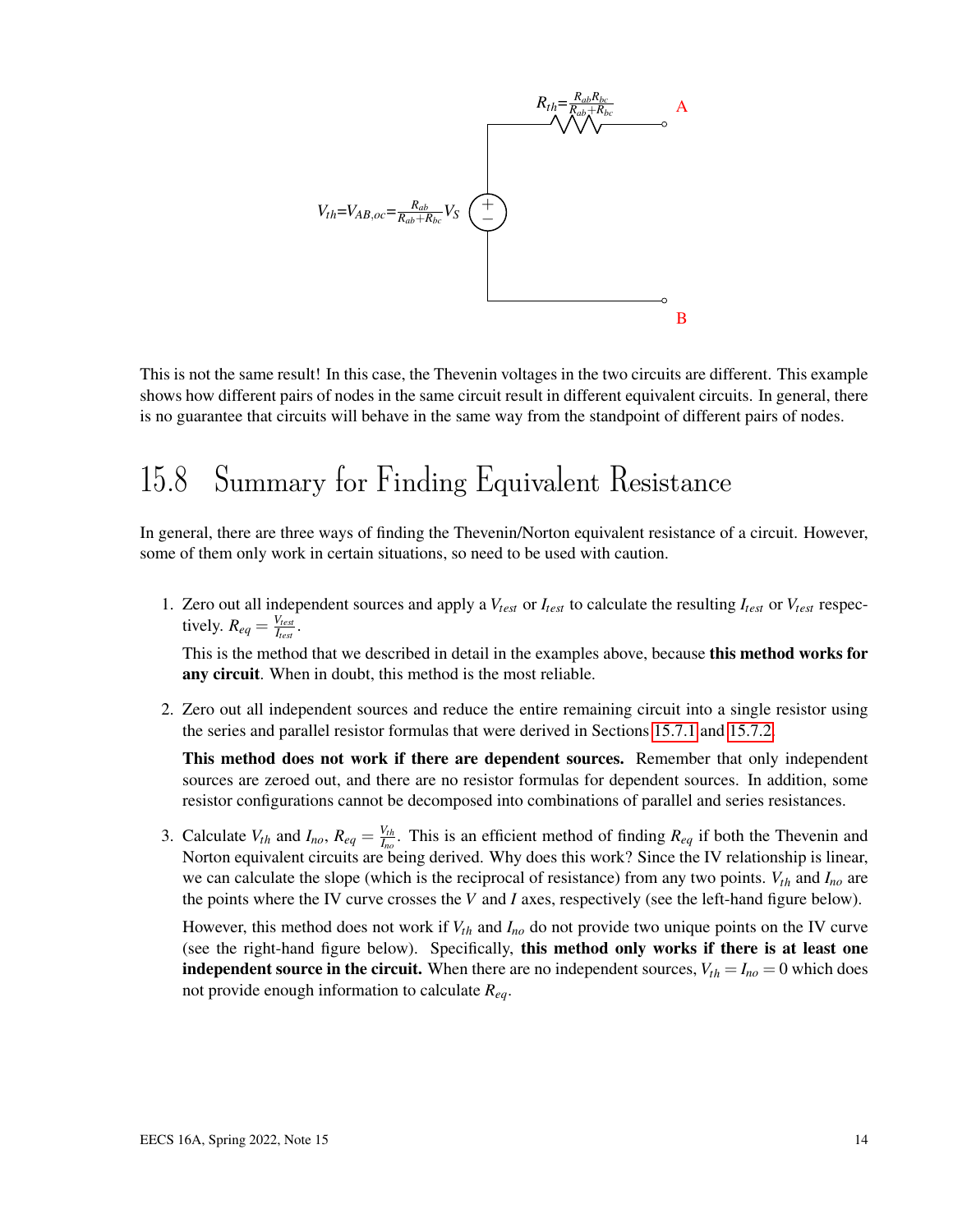

## 15.9 Practice Problems

These practice problems are also available in an interactive form on the course website.

1. True or False: For the following circuit,  $V_{\text{out}} < V_{\text{in}}$  for any 2 positive resistors  $R_1$  and  $R_2$ .



2. Find the equivalent resistance of the following network between *a* and *b*.